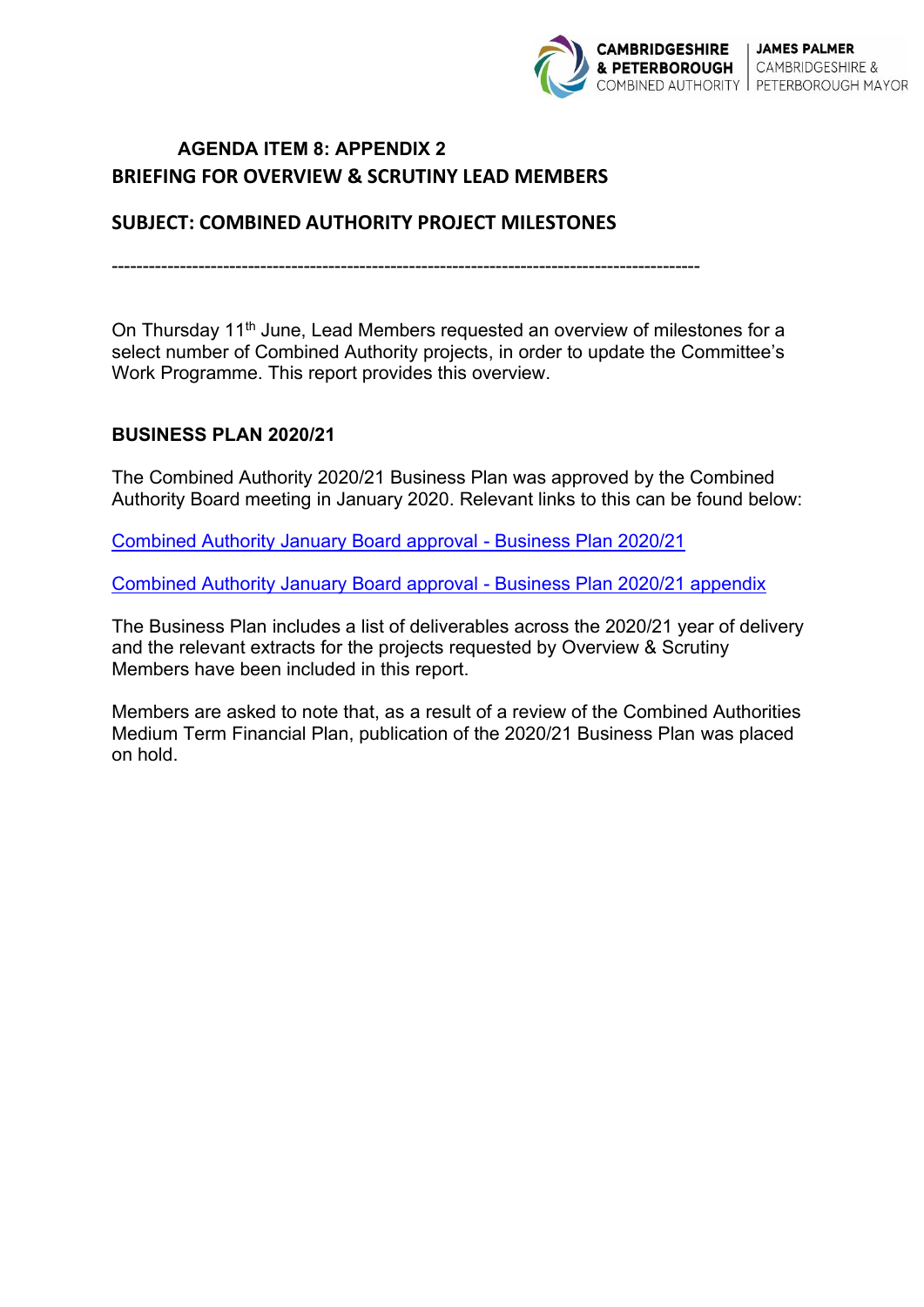## **Transport and Infrastructure:**

## **A47 Dualling**

*'The next year will see us taking the project into the Options Identification Stage with the intention to work collaboratively with Highways England to identify a long list of potential route options and reducing this to a short list of routes for future consultation. Developing the Project Control Framework 1 suite of products will also take place to influence the inclusion of this project for construction within the Highways England Roads Investment Strategy Period 3 (RIS3) programme'.* 

Despite the A47 Dualling Project Control Framework Stage 0 work the Combined Authority undertook, achieving a Green status within Highways England's Stage Gate Review, the Department for Transport chose not to include it within the Roads Investment Strategy programme. The Combined Authority are negotiating with Highways England and the DfT to explore alternative delivery approaches to the next stage development.

## **A505**

*'A study to consider multimodal transport solutions in the Royston to Granta Park corridor'*.

Following completion of the procurement, contract award will be awarded and work to be completed over the coming few months.

## **A605 Oundle Road**

*'This scheme provides infrastructure improvements to the important Lynch-wood Business Park, promoting easier access and attracting new business'.* 

Construction was due to complete July 2020 but due to consequences of COVID-19 and understanding the risk element on site, this has now been extended to October 2020.

## **Cambridge South Station**

*'The Combined Authority will continue collaboration with our funding partners to influence Network Rail and the Department of Transport to continue to develop a station solution to serve the Cambridge Biomedical Campus on accelerated timescales against the originally planned 2025 date'.* 

## **King's Dyke Level Crossing**

*'The preferred option is for a new alignment to the south of the A605 with a new roundabout at either end to link to the A605. A new supplier will be approved by June 2020/21 and work will commence shortly after'.*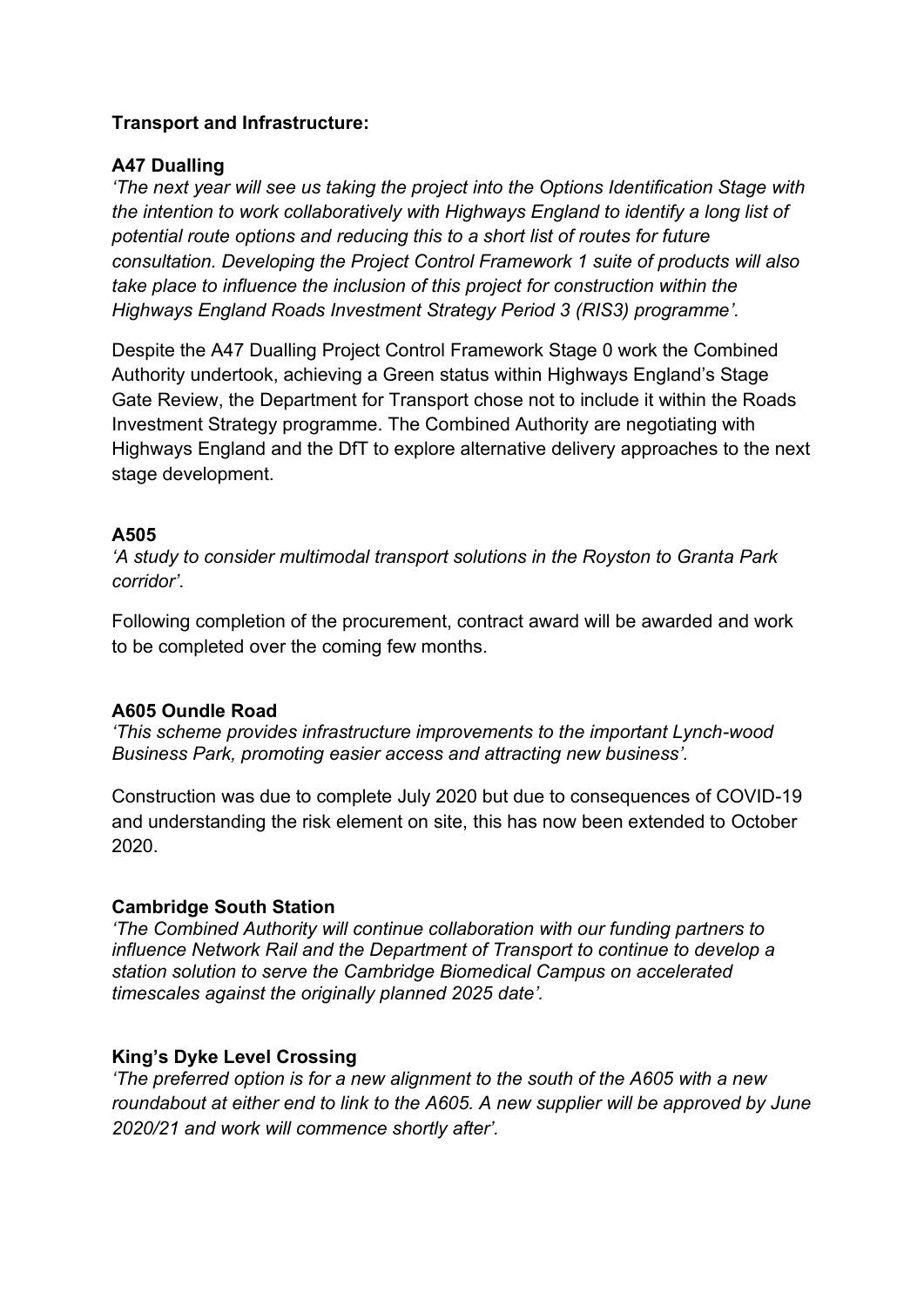#### **Fenland Regeneration Stations**

*'This is a programme of improvement works at March, Manea and Whittlesea stations, which includes new car parks for all stations. In addition, a new footpath and improvements to the lighting will be made at Whittlesea, new shelters will be implemented at Manea and Whittlesea, and for March there are plans to refurbish the platform 1 building. There are also plans for a heritage project to refurbish the wall and canopy along with provision of a mural at the station'.* 

#### **Wisbech Rail**

*'The Wisbech Rail project is looking to produce a single option public transport solution, primarily between Wisbech and March and linking March to the wider region. During the next 12 months of delivery, we will complete the GRIP3 hybrid study and seek funding support to develop a GRIP 4-8 development and delivery solution'*.

Completion of Full Business Case July 2020.

#### **Soham Station**

*'Following the Combined Authority assuming direct responsibility for the new Soham railway station, work has been progressing with a GRIP3 report. We will continue to develop the GRIP4 study with Network Rail and commence development of traffic management options on the Local Road Network. Now that the contract for the delivery phase of this project has been signed with Network Rail, advanced design work is under way. Network Rail have committed to begin early advanced works in September 2020 and the main station works in early 2021'.* 

### **A10 Duallings**

*'A project looking at improvements to the Ely-Cambridge Transport Corridor, to unlock key opportunities in the area. Over the coming year, we will conduct public consultation on options for the dualling of the A10 between the Milton interchange and Ely and will complete the Strategic Outline Business Case for the project. We will also continue to work with the government on the funding bid for the dualling and junction improvements. Next steps will be subject to the outcome of those discussions with the government'.* 

Since the approval of the Business Plan, the Transport Committee has approved the move of the Outline Business Case Procurement to the summer of 2020. A link to the paper can be found below:

[A10 Transport & Infrastructure Committee - April 2020](https://cambridgeshirepeterboroughcagov.cmis.uk.com/Document.ashx?czJKcaeAi5tUFL1DTL2UE4zNRBcoShgo=77AeNUR5kawcYHd01VJ1PbflHD0joseijUroxNYANDIhgYY2FY4Owg%3d%3d&rUzwRPf%2bZ3zd4E7Ikn8Lyw%3d%3d=pwRE6AGJFLDNlh225F5QMaQWCtPHwdhUfCZ%2fLUQzgA2uL5jNRG4jdQ%3d%3d&mCTIbCubSFfXsDGW9IXnlg%3d%3d=hFflUdN3100%3d&kCx1AnS9%2fpWZQ40DXFvdEw%3d%3d=hFflUdN3100%3d&uJovDxwdjMPoYv%2bAJvYtyA%3d%3d=ctNJFf55vVA%3d&FgPlIEJYlotS%2bYGoBi5olA%3d%3d=NHdURQburHA%3d&d9Qjj0ag1Pd993jsyOJqFvmyB7X0CSQK=ctNJFf55vVA%3d&WGewmoAfeNR9xqBux0r1Q8Za60lavYmz=ctNJFf55vVA%3d&WGewmoAfeNQ16B2MHuCpMRKZMwaG1PaO=ctNJFf55vVA%3d)

#### **Cambridge Autonomous Metro (CAM)**

*'The CAM continues to be a key component of the Combined Authority's vision and in January 2020 its Transport and Infrastructure Committee authorised an initial nonstatutory public consultation to occur in early 2020 to inform the Outline Business Case of the City Tunnel Section. The Outline Business Case is due to be completed*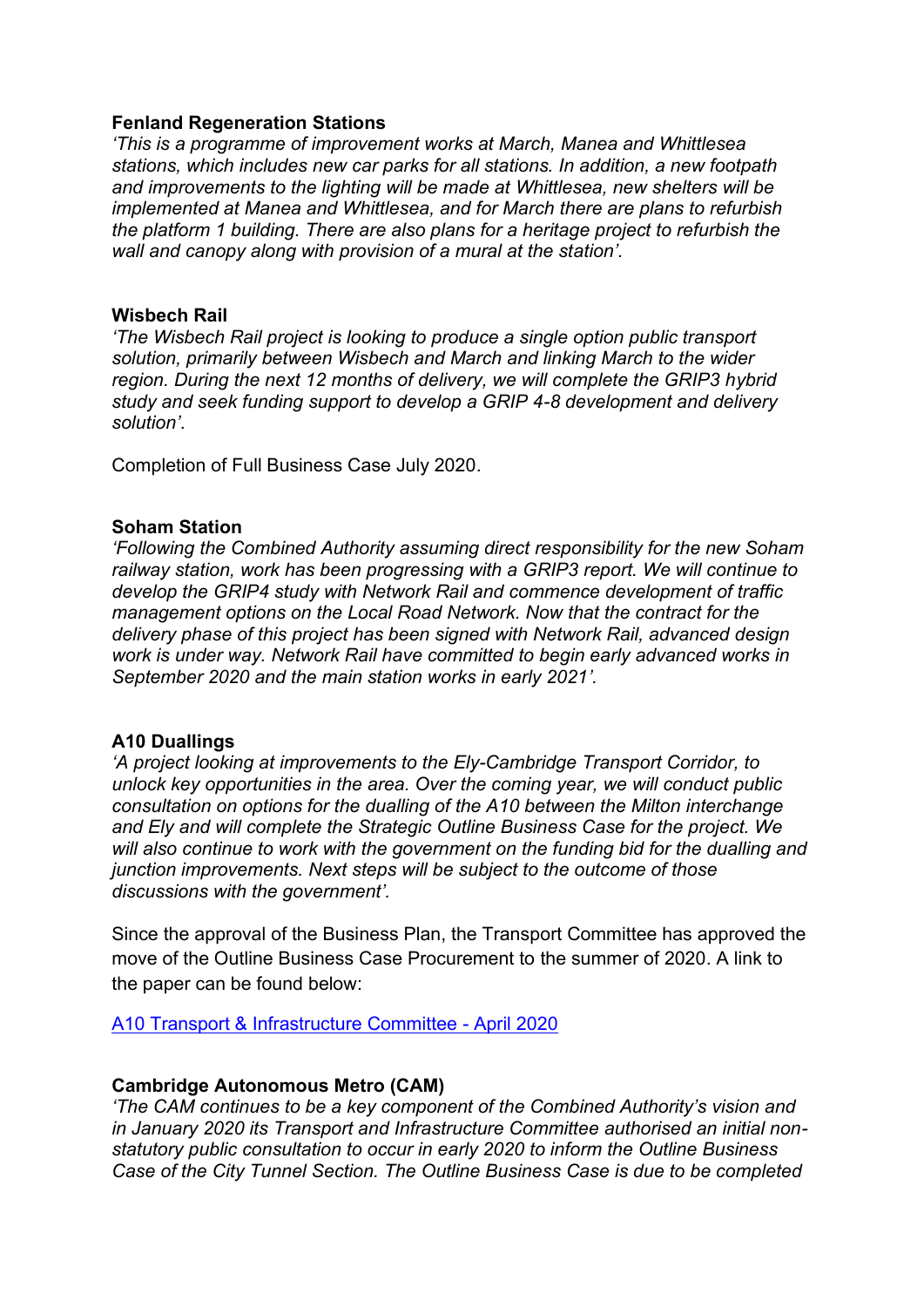*in 2020 and if approved will be progressed to the Full Business Case, paving the way for the multi-billion-pound expansive network.* 

*Additionally, the Transport and Infrastructure Committee approved funding of £100,000 to progress business cases for the Regional Routes of the CAM. Work will commence with development of briefing and tender documents for the Regional Routes, with the intention of commencing the production of the Strategic Outline Business Case for the Alconbury Regional Route in Summer 2020'.* 

The CPCA has recently decided the CAM City Tunnel Section will be reassessed to take into account the current direction of the programme. The key reasons that have led to this decision below:

- Allow time to take into account other work streams and ensure all advice is being fully implemented
- Evaluate the impacts of COVID-19 both in the short and longer term
- Consider how best to deliver the One CAM scheme

## **Ely Area Capacity Enhancement**

*'A Strategic Outline Business Case to identify solutions to the constraints to both road and rail at Ely and improve passenger and freight services between Peterborough and Cambridge'.* 

Publication of the Strategic Outline Business Case due over the coming few months.

## **Digital Connectivity**

*'The next year will see progress towards the full fibre coverage target of over 30% by 2022, as well as working with mobile operators and government to improve mobile coverage as part of the new Shared Rural Network Programme'.* 

The full Digital Delivery Business Plan for the year 2020/2021 will be taken to the Housing and Communities Committee meeting on 22<sup>nd</sup> June 2020.

## **Business & Skills**

## **Market Town Masterplan**

*'Work is continuing with masterplans for each of our key Market Towns, with progress detailed below:* 

### *Fenland*

*All four Masterplans (Wisbech, March, Chatteris and Whittlesey) are scheduled for approval at the Combined Authority Board in January. Following approval, they will each be bidding for Combined Authority capital funding to implement the plans.* 

## *Huntingdonshire*

*Further local town team consultation is being planned for Ramsey, whilst Huntingdon*